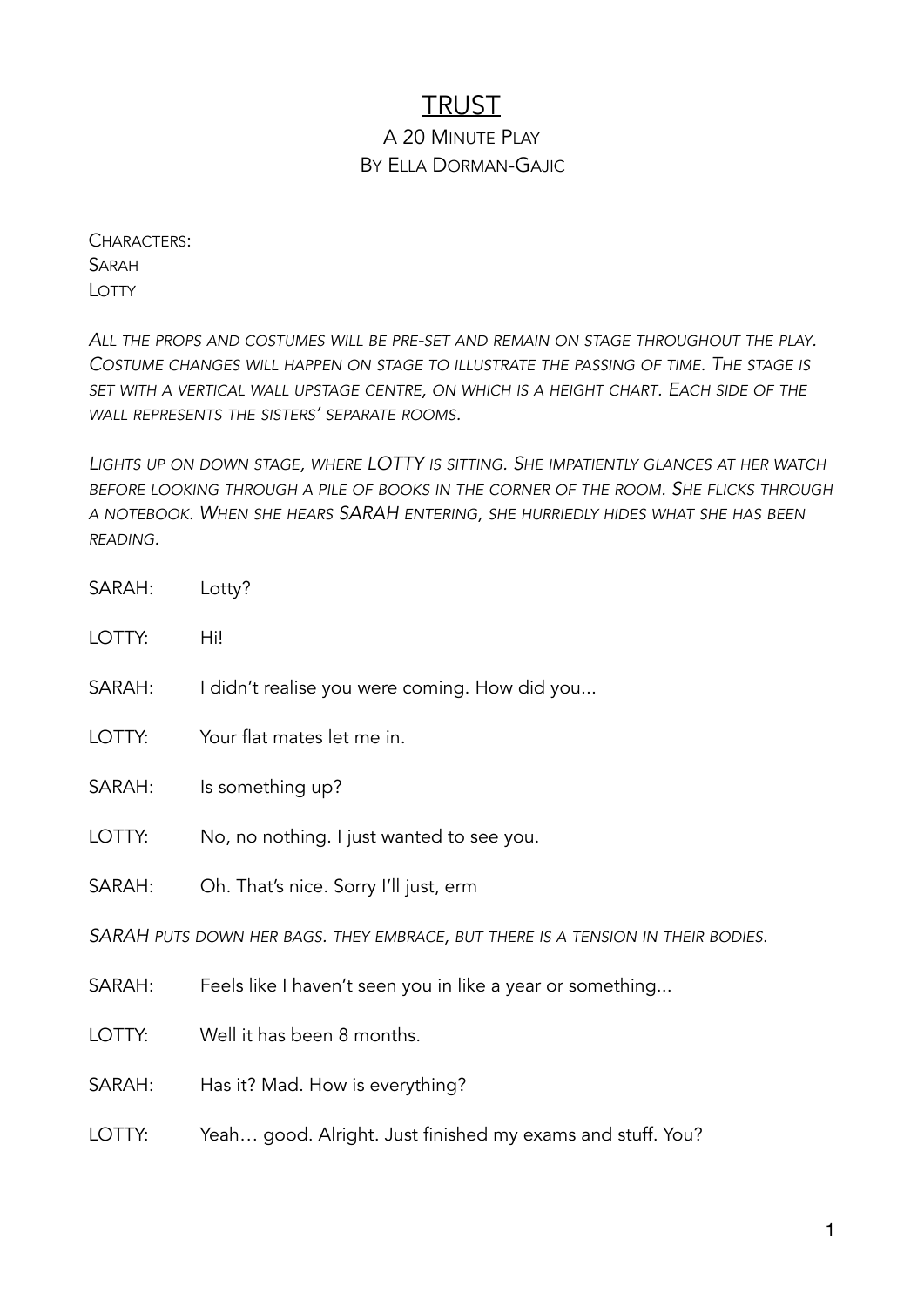SARAH: Oh well done! Yeah, ya know, bit here and there and everywhere really but mostly fine. Sorry I've been a bit all over the place today, had quite a lot on. But make yourself -

LOTTY: Sorry, I don't want to get in your way or any -

SARAH: No! No you're not. It's cool, no worries. Make yourself at home.

*PAUSE. THEY SIT.* 

SARAH: Did - Lotty: I -

SARAH: Sorry, you go.

LOTTY: I just wanted to say happy birthday, by the way. For last week, I mean *[Handing her a present.]* I got you something.

SARAH: You didn't have to!

LOTTY: It's nothing big.

*SARAH UNWRAPS THE PRESENT. IT'S A JUMPER WITH PAISLEY PATTERNS ON.* 

| SARAH: | Aw thanks! That's well nice. I love it.                                                                               |
|--------|-----------------------------------------------------------------------------------------------------------------------|
| LOTTY: | I tried to look for one like that one you lost.                                                                       |
| SARAH: | Which one I lost?                                                                                                     |
| LOTTY: | Don't you remember? That jumper you went on at me about 'cos you<br>thought I'd stolen it?                            |
| SARAH: | Oh my god! I completely forgot about that. Thanks! Aw that's so thoughtful.<br>Sorry, erm, for thinking you stole it. |
| LOTTY: | It's cool.                                                                                                            |
| SARAH: | How've you been?                                                                                                      |
| LOTTY: | Yeah, good Mum was expecting you to come home.                                                                        |
| SARAH: | Yeah, well, I didn't in the end. It didn't feel right. Without you know.                                              |
| LOTTY: | First year without -                                                                                                  |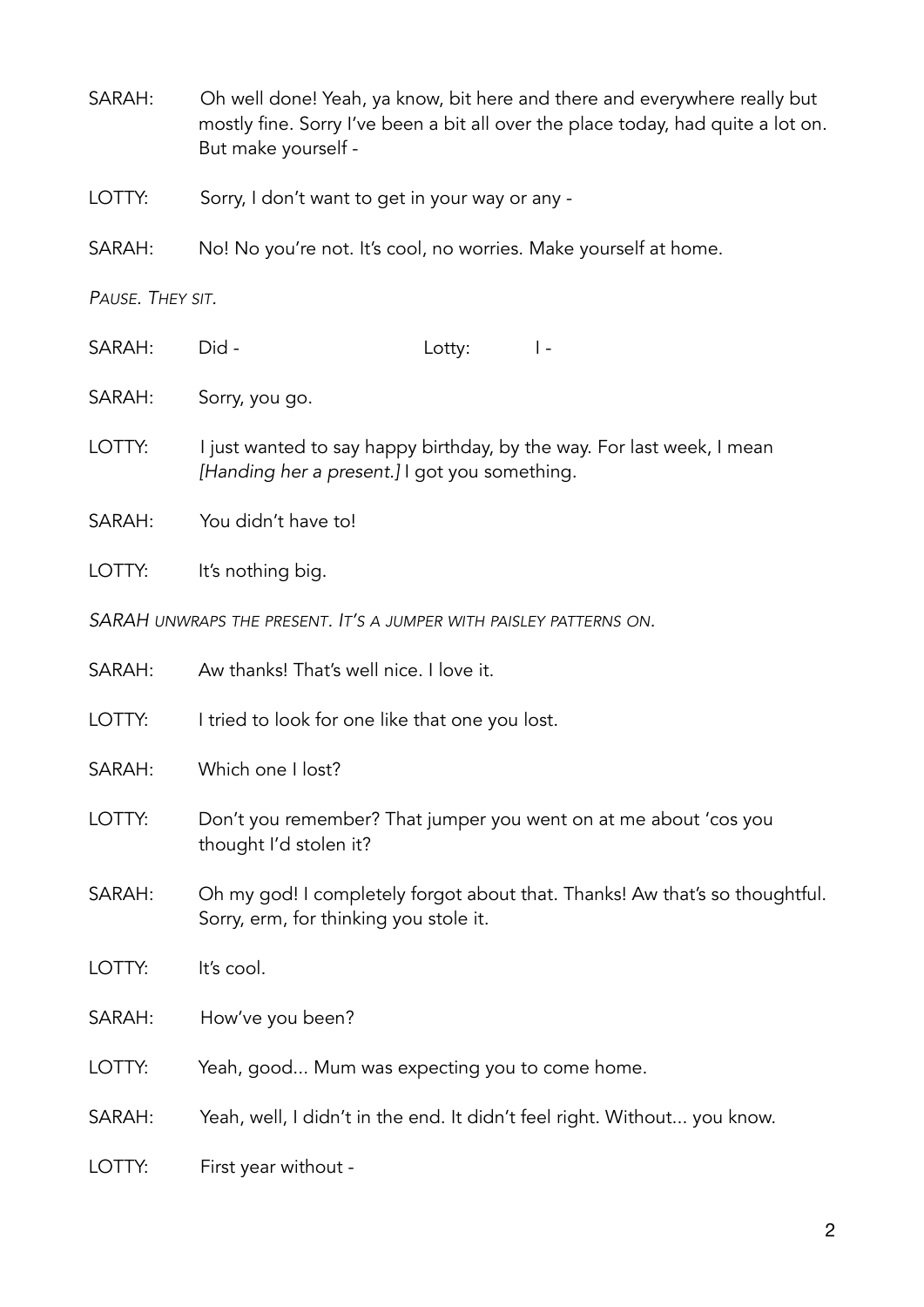SARAH: Yeah. Do you want a drink or something? LOTTY: Oh no, I'm good thanks. *PAUSE.*  LOTTY: Do you remember that notebook Gran and I got you for your birthday one time? SARAH: Erm... I don't know. What does it look like? LOTTY: The one with the yellow flowers on? You must have been like...12 or something? SARAH: Oooh yeah I think I know the one. LOTTY: Do you still have it?

*THE TWO GIRLS MOVE UPSTAGE TO THEIR SEPARATE ROOMS. THEY CHANGE THEIR OUTFITS ON THE WAY. MUSIC CAN BE PLAYED.*

*LOTTY RUNS INTO SARAH'S ROOM, HOLDING A CAKE AND A PRESENT. SHE STANDS BEHIND HER. SARAH IS ASLEEP ON THE FLOOR UNDER A DUVET.* 

| LOTTY:                   | [Singing] Haaaaaappy Birthday to you<br>Happy Birthday to you /      |
|--------------------------|----------------------------------------------------------------------|
| SARAH:                   | [waking up.] What time is it?                                        |
| LOTTY:                   | Happy Birthday dear Sarah                                            |
| SARAH:                   | What time is it?                                                     |
| LOTTY:                   | Happy birthday to you!                                               |
| SARAH:                   | [To the audience.]<br>Lot always wakes me up early. Extra early on - |
| Lotty:                   | 6                                                                    |
| SARAH:                   | 6!                                                                   |
| <b>SARAH FALLS BACK.</b> |                                                                      |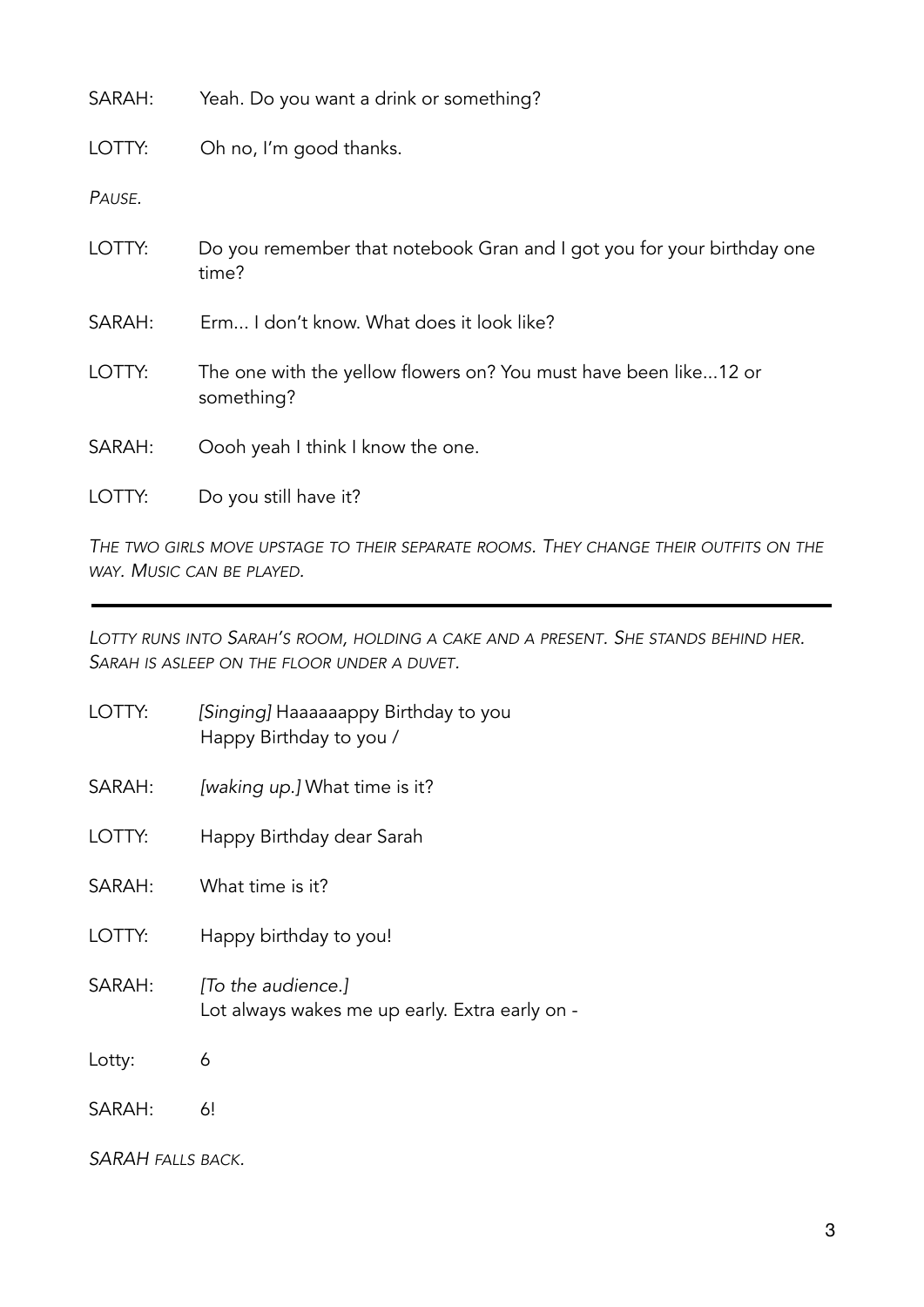## LOTTY: *[Pulling her up.]* We have to do birthday mornings early on school days!

*SARAH GROANS AND FALLS BACK. LOTTY RUNS TO GET A CAKE, WHICH ENTICES SARAH BACK UP.* 

| LOTTY: | Happy Birthday to you                                        |
|--------|--------------------------------------------------------------|
| SARAH: | Lot has got me on lock down -                                |
| LOTTY: | You live in a Zoo                                            |
| SARAH: | [blowing out the candle.]<br>Every year. Birthday lock down. |
| LOTTY: | You look like a monkey                                       |
| BOTH:  | And you smell like one too!                                  |

*SARAH BLOWS OUT THE SINGLE CANDLE.* 

LOTTY: Open my present!

*SARAH HANDLES THE PRESENT FOR A MOMENT. IT IS OBVIOUSLY A BOOK OF SOME KIND.* 

SARAH: Ooh I wonder what it could be.

*SHE JOKINGLY HOLDS IT UP TO HER EAR AND SHAKES BEFORE BEGINNING TO OPEN IT.* 

Is Mum making breakfast?

LOTTY: Granny made you this cake! We made it together. She's just coming up, I didn't want to wake her. She wasn't feeling very well last night and -

SARAH: What about Mum?

LOTTY: Mum... er... well, she -

SARAH: She's forgotten.

LOTTY: No! no no she hasn't she...

SARAH: Then where is she?

LOTTY: She's gone to... she went to the shop.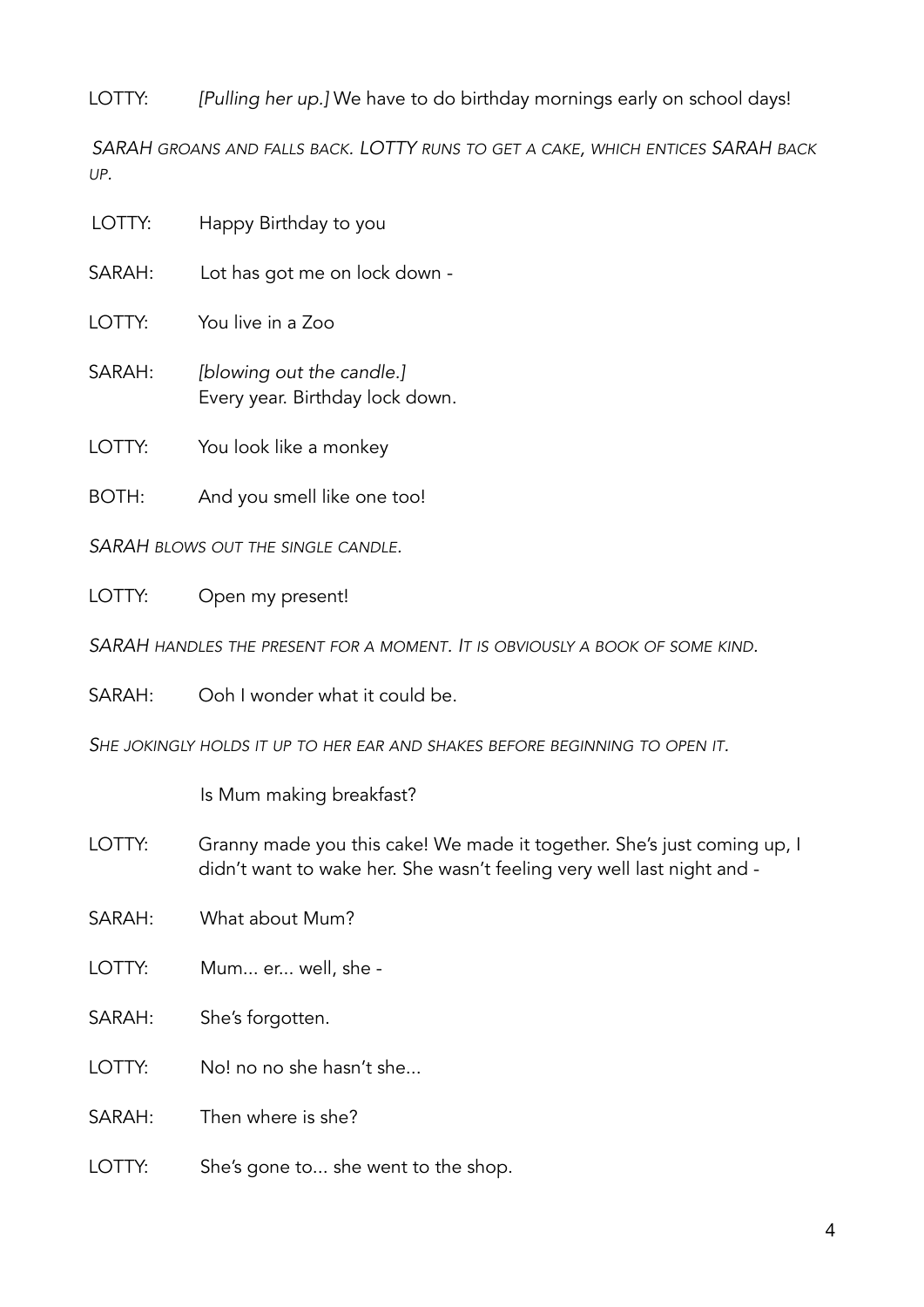| SARAH:                                 | At 6 in the morning?                                                                                                                          |  |
|----------------------------------------|-----------------------------------------------------------------------------------------------------------------------------------------------|--|
| LOTTY:                                 | Err the cleaners?                                                                                                                             |  |
| SARAH:                                 | She didn't come home last night, did she?                                                                                                     |  |
| LOTTY:                                 | She got you this!                                                                                                                             |  |
|                                        | LOTTY PULLS OUT A WRINKLED £20 NOTE FROM HER POCKET AND HANDS IT TO SARAH.                                                                    |  |
| SARAH:                                 | Great. 20. Least that's a fiver more than last year.                                                                                          |  |
| LOTTY:                                 | Yeah but she's got you something else too! I'm just not allowed to say what<br>it is yet.                                                     |  |
| SARAH:                                 | Oh wow really!                                                                                                                                |  |
| LOTTY:                                 | Sarah! Come on, you haven't finished opening your present.                                                                                    |  |
| SARAH FINISHES TEARING OPEN THE PAPER. |                                                                                                                                               |  |
| SARAH:                                 | [To the audience. Monotone.] A notebook.<br>[To Lotty] A notebook! And a pen!                                                                 |  |
| LOTTY:                                 | No no it's not just a pen it's one of those fountain ones. Me and Gran<br>thought you could start writing down all those stories you tell us. |  |
| SARAH:                                 | Thanks Lot, I love it.                                                                                                                        |  |
|                                        | THEY HUG. LOTTY RUNS THROUGH TO HER ROOM. SARAH GETS UP AND CHANGED FOR SCHOOL.                                                               |  |

| LOTTY: | I told my sister Sarah that Mum would take us<br>to the cinema for her birthday to see Avatar<br>but she didn't come home in time so Gran took us instead |
|--------|-----------------------------------------------------------------------------------------------------------------------------------------------------------|
| SARAH: | We walked home, hopping between each pavement slab;<br>making sure our feet didn't touch the cracks.<br>Lotty made us go the long way so she could buy    |
| LOTTY: | Blue popping candy!                                                                                                                                       |
| SARAH: | She stuck out her tongue<br>The whole. Way. Home.                                                                                                         |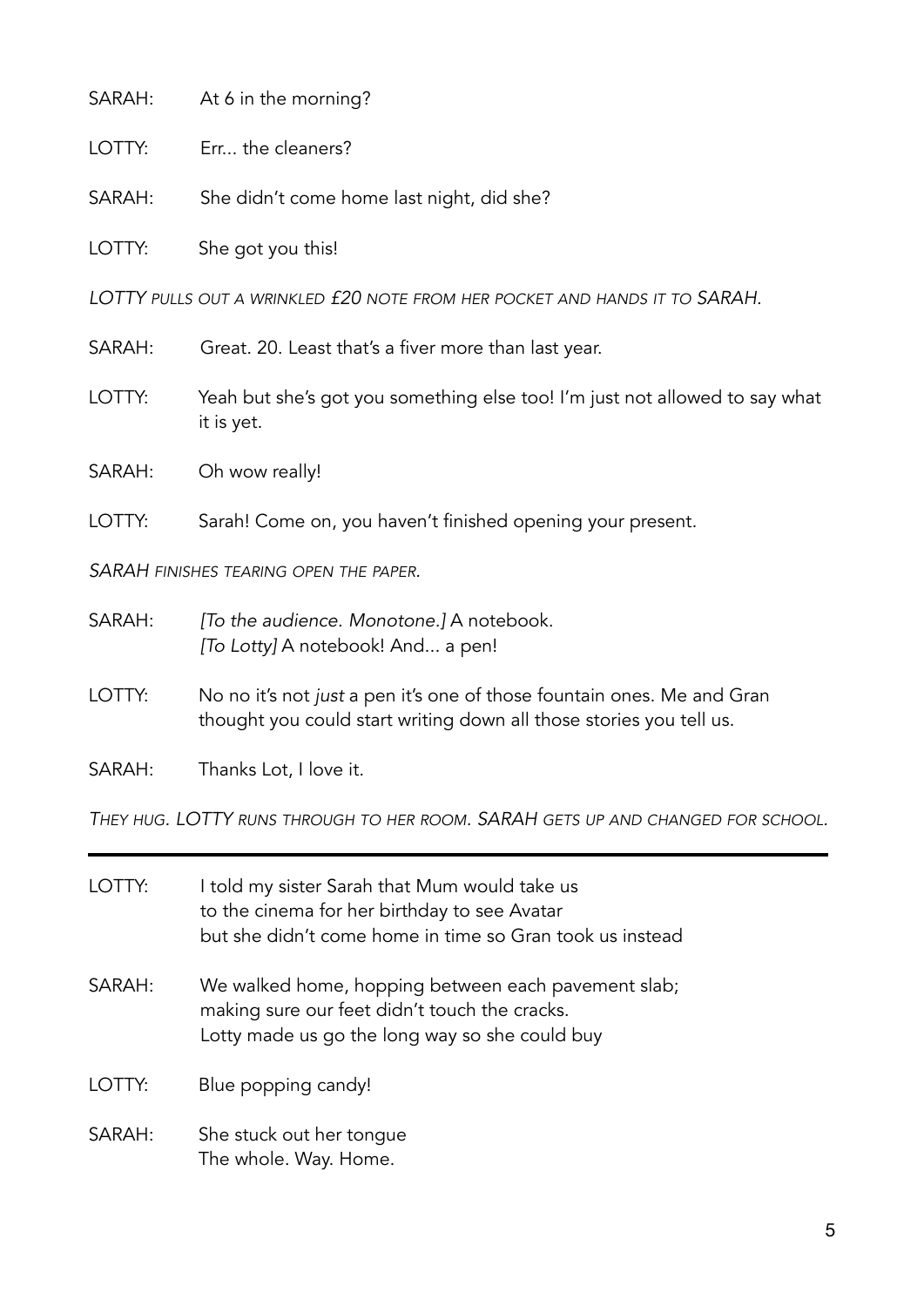LOTTY: And THEN, I painted my face bright blue and put fairy lights around the house, just like in the film, but Sarah tore them down, said I was being Sarah: So annoying. My friends think she's really cute and say how lucky I am to have a sister like her. But all she does is scream and shout and whinge. Lotty: [Shouting.] Gran!! Sarah won't play with me! And she broke my fairy lights!

Sarah: I didn't break them!

*MIMICKING THEIR GRAN.* 

Lotty: "Don't be so silly!"

Sarah: "Why can't you two get along!"

BOTH: *[Shouting]* Can we do a crossword before bed?

*SARAH GRABS HER DUVET AND A FLASH LIGHT AND SITS DOWN STAGE CENTRE, READING FROM A NEWSPAPER ON THE FLOOR. LOTTY FOLLOWS AFTER HER.* 

LOTTY: One word, 7 letters. A Col - I - umbane female dancer.

SARAH: Columbian.

LOTTY: Eer... sexy?

SARAH: Oooh I know!

LOTTY: What is it?

*SARAH STEALS AWAY THE PAPER.* 

LOTTY: Sarah! What?

SARAH: *[singing.]* Ooh I'm on tonight my hips don't lie and I'm starting to feel you boy

LOTTY: Shakira shakira!

*LOTTY GETS UP TO DANCE. SARAH SHINES THE TORCH ON HER.*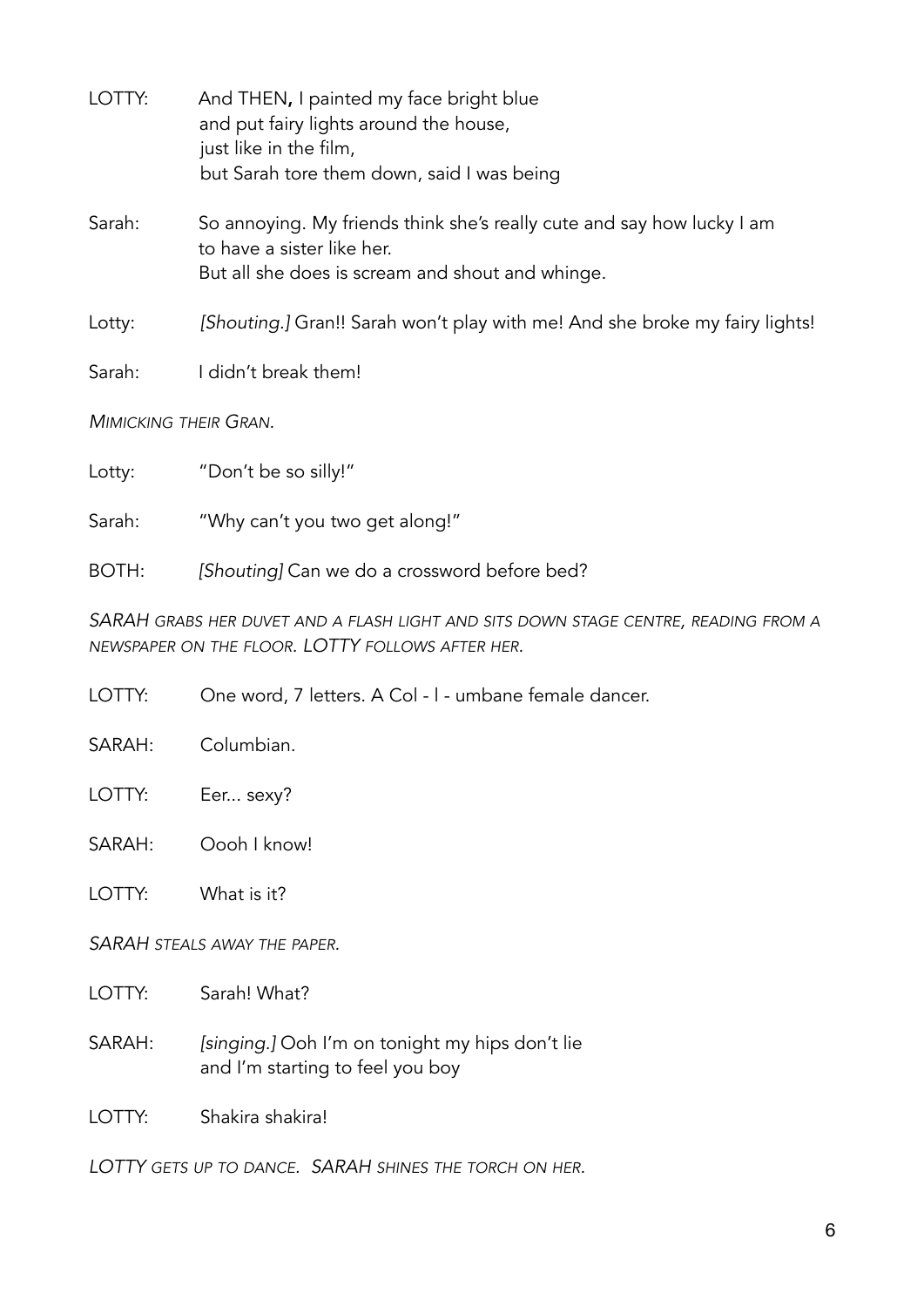SARAH: When we were younger, Lot did this jig It was kind of an Irish dance, just not as good. But at the time, I thought it was wicked. I dressed her up in matching clothes: Purple skirt, green shoes Purple ribbon, green top Even purple knickers. Then pink, pink, pink all over her face. I put her up on the bandstand in the park and everyone crowded round to watch. So I told them she was a famous dancer, from Russia. And I was her manager. But I didn't let her speak to them after I didn't want them to find out I was lying. Turned out they were only there to watch the band.

*LOTTY AND SARAH RETURN TO THE DUVET.* 

| SARAH: | One word, 5 letters:<br>when you fall, knowing someone will catch you. |
|--------|------------------------------------------------------------------------|
| LOTTY: | err ee ff flo - no II-lazy?                                            |
| SARAH: | That's 4.                                                              |
|        | BOTH the girls think whilst counting their fingers.                    |
| Lotty: | Ooh I know! I know! Mattress!                                          |
| SARAH: | [laughing] Mattress? Are you joking?                                   |
| LOTTY: | It could be!                                                           |
| SARAH: | No it couldn't. Ah can't be bothered anymore.                          |

*SARAH PUSHES THE PAPER TO ONE SIDE. LOTTY LIES DOWN, RESTING HER HEAD ON SARAH'S LAP. SHE STARTS UNTANGLING LOTTY'S HAIR.* 

LOTTY: Ow! *[Pulling away.]*

SARAH: Just let me untangle this knot it looks like a bird's nest!

LOTTY: Fine...  *[Singing.]* When the world leaves feeling blue you can count on me I will be there for you -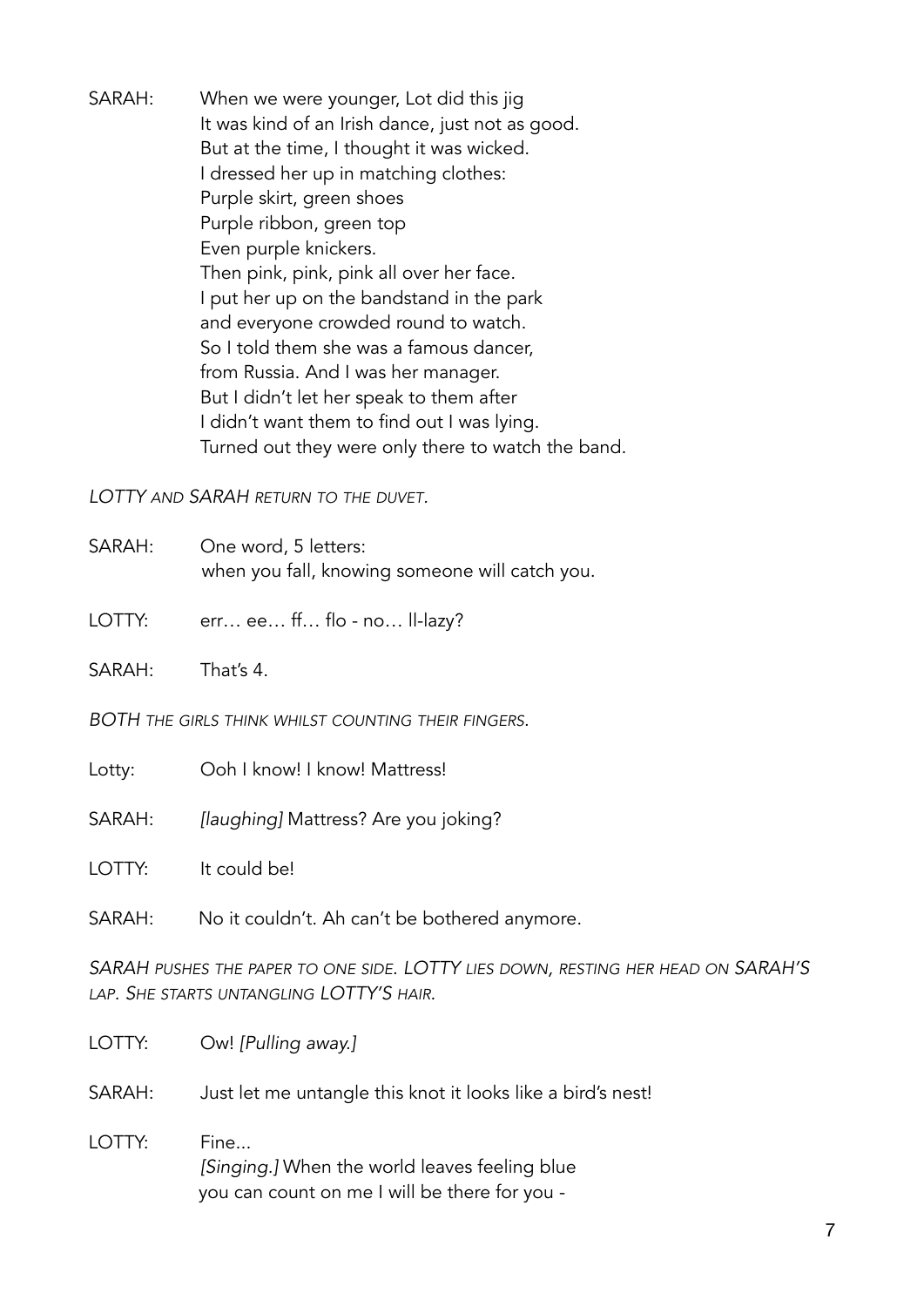BOTH: *[Unsure of the lyrics]* when it seems all your hopes and dreams are a million miles away I will...

SARAH: reassure you - The Management COTTY: Be there for you -

SARAH: That's not how it goes.

LOTTY: What? Yeah it - Ow!

SARAH: You've got something stuck in here! Oh my god it's sticky! *[Teasing.]* Lot what have you been doing to your -

LOTTY: Nothing! OW!

SARAH: *[Laughing.]* You've got chewing gum in it! You messy pup.

*SARAH TICKLES LOTTY, WHO STARTS LAUGHING UNCONTROLLABLY.* 

SARAH: You know you're not allowed to chew gum!

LOTTY: Okay okay I'm sorry! Sarah! Stop it!

*SARAH RETURNS TO UNPICKING LOTTY'S HAIR WHILST HUMMING THE MELODY.* 

LOTTY: [Singing] I will be there for you...I've got it!

*LOTTY GRABS THE NEWSPAPER AND FILLS IN THE PUZZLE.* 

SARAH: Oh yeah! How did I not get that.

LOTTY: That's the last one! *[Shouting.]* Gran we finished it!

SARAH: *[Putting a hand over LOTTY's mouth]* Sssh! She's on the phone!

LOTTY: *[Giggling.]* Sorry.

SARAH: Do you reckon Mum will be home soon?

LOTTY: Maybe. Are you done yet? I want Gran to plait my hair before bed!

SARAH: Not before our evening prayers she won't. *[Comically crossing herself.]*

*MUSIC FADES ON ["REACH FOR THE STARS" BY S-CLUB 7] AS THEY SIMULTANEOUSLY RACE UP STAGE TO THE WALL; THEY STAND UP AGAINST IT AND DRAW ON EACH OTHER'S HEIGHTS BEFORE WALKING*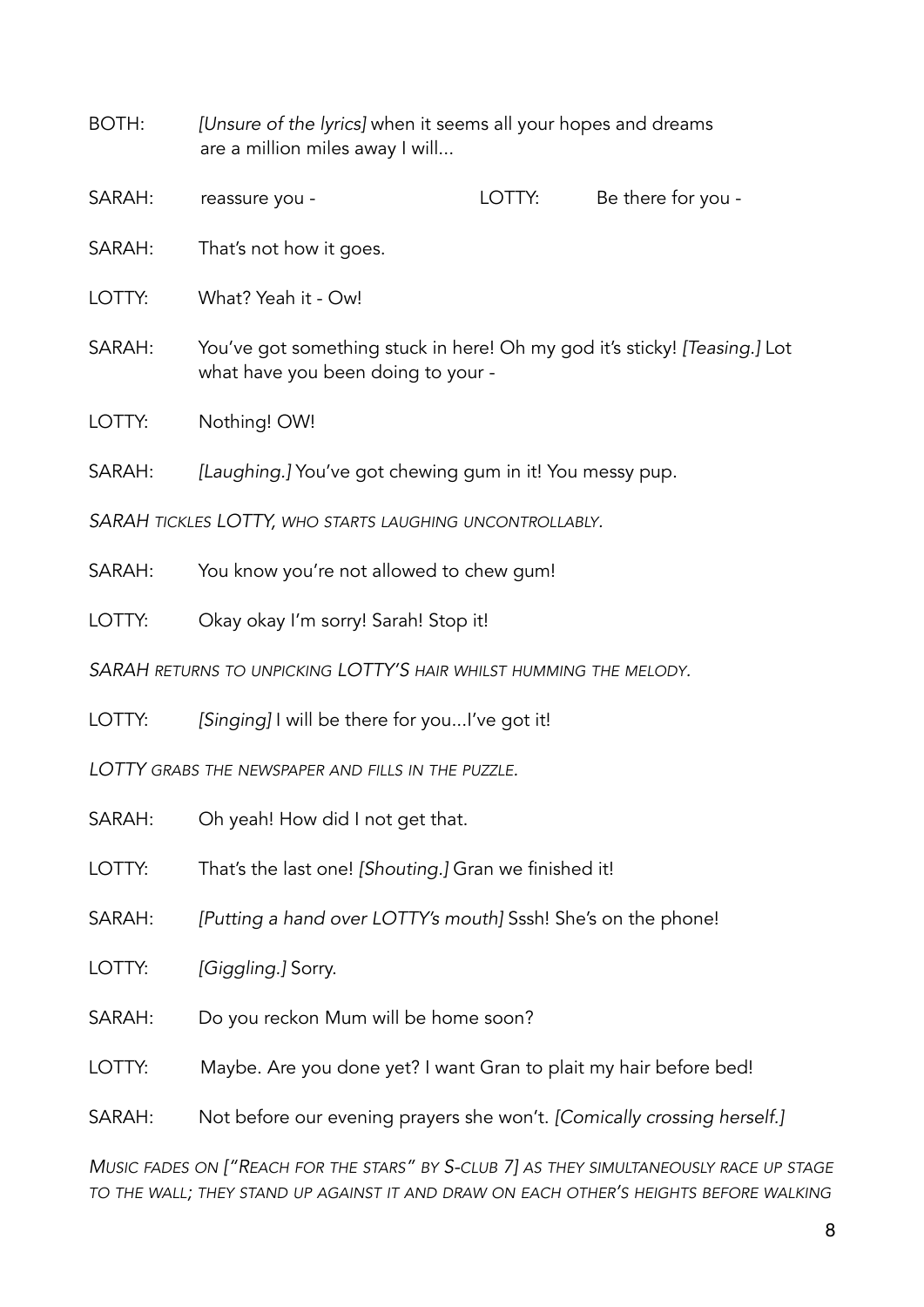## *MUSIC CONTINUES.*

SARAH: Eugh what is this shit.

*SARAH GOES OVER TO THE LAPTOP TO TURN OFF THE MUSIC AND CONTINUES HURRIEDLY GETTING CHANGED WHILST SEARCHING THE ROOM FOR SOMETHING.* 

LOTTY: Sarah stole my favourite trousers. fitted, turquoise, golden flowers. I bought them from TopShop for 40 quid that's 2 weeks of paper round money! Gran payed for half because she doesn't like me spending so much but I never wear them 'cos Sar's always got them on says they look better on her, says I'm too skinny. So now, I put all my favourite clothes in a box and lock the lid. SARAH: *[Shouting from her]* Lotty! Have you seen my jumper? Lotty!! *[Bursting into Lotty's room.]* Have you taken my jumper again? LOTTY: Which one? SARAH: That burgundy one with the like... the like indian-y sort of patterns on? Aah what are those patterns / called? Like - LOTTY: No sorry. SARAH: Paisley! With the paisley patterns! You know which one I mean though right? That one you always take? LOTTY: I haven't seen it. SARAH: You sure? LOTTY: I swear! Can't you just wear something else and look for it when we get back? SARAH: When we get back? Aaah. Shit. I completely forgot we were going to Grans today, I thought you said Thursday? LOTTY: Today is Thursday.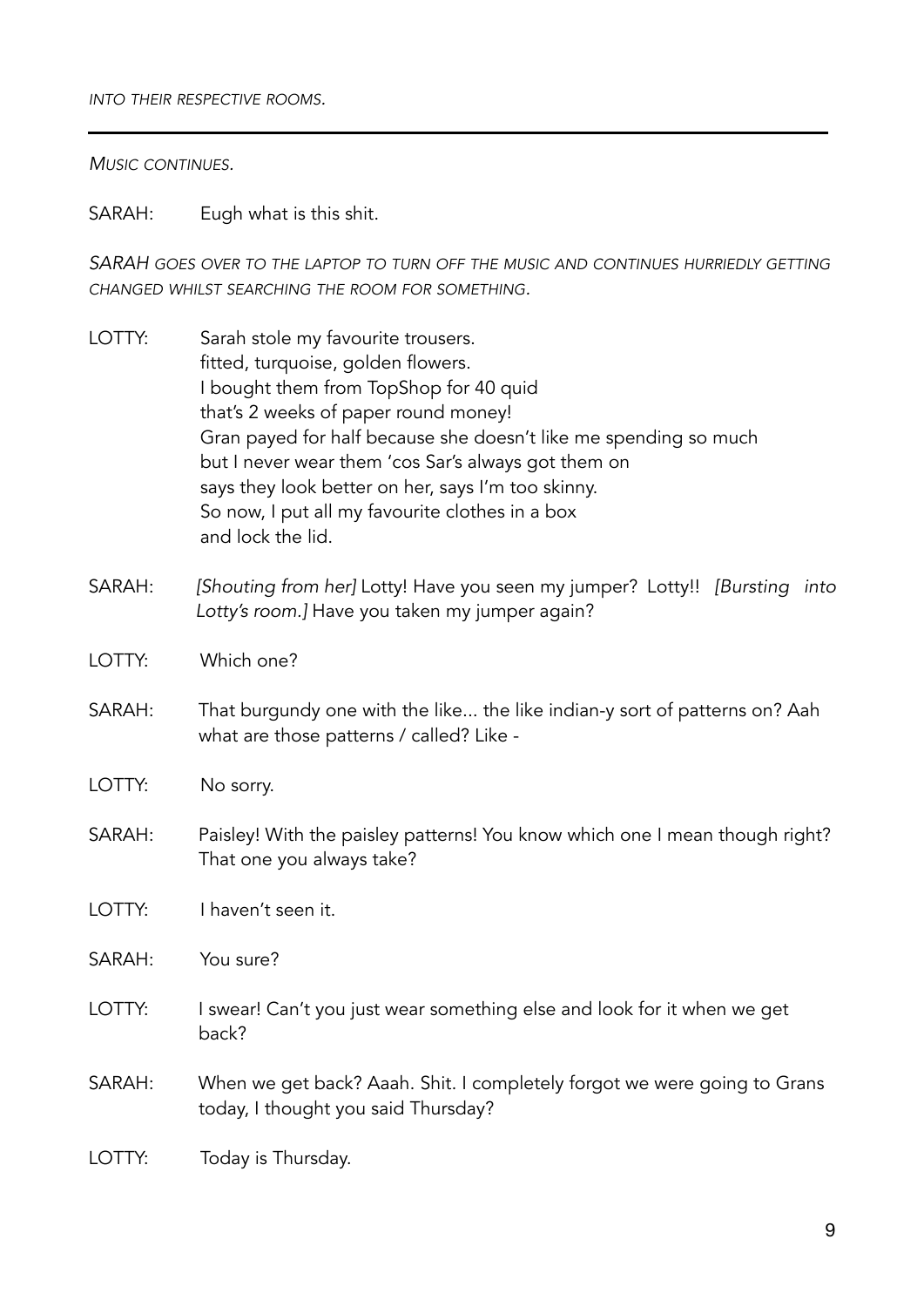## *PAUSE. SARAH MAKES AN AWKWARDLY APOLOGETIC FACE.*

| SARAH: | $\vert$ -                                                                                                             |
|--------|-----------------------------------------------------------------------------------------------------------------------|
| LOTTY: | Sarah! you said you would come today.                                                                                 |
| SARAH: | It slipped my mind.                                                                                                   |
| LOTTY: | Where are you going then?                                                                                             |
| SARAH: | Err Harry's.                                                                                                          |
| LOTTY: | Sarah, Gran is ill.                                                                                                   |
| SARAH: | Yes. I know that. Do you think I don't know that?                                                                     |
| LOTTY: | Look, the nurse said we need to go today. We can't let her down.                                                      |
| SARAH: | I just don't really know what to say to her anymore. She just forgets<br>everything I tell her.                       |
| LOTTY: | She's dying.                                                                                                          |
| SARAH: | We don't know that, we can't possibly know -                                                                          |
| LOTTY: | They told us.                                                                                                         |
| SARAH: | I know but they didn't say for sure. No one can say for sure. And besides<br>sometimes these things take years.       |
| LOTTY: | Yes but she's weak, she needs help.                                                                                   |
| SARAH: | But she does have help. You should be out living your life, Lot. / It's not our<br>place to -                         |
| LOTTY: | I don't mind doing it! I really don't. And Mum's not going to do these things<br>and you know it. She needs us.       |
| SARAH: | I know she does but I see her at least once a week. Which is quite a lot of<br>time to see one person, if you ask me. |
| LOTTY: | Why are you even going to see Harry? I thought he broke up with you?                                                  |
| SARAH: | That's a bit harsh.                                                                                                   |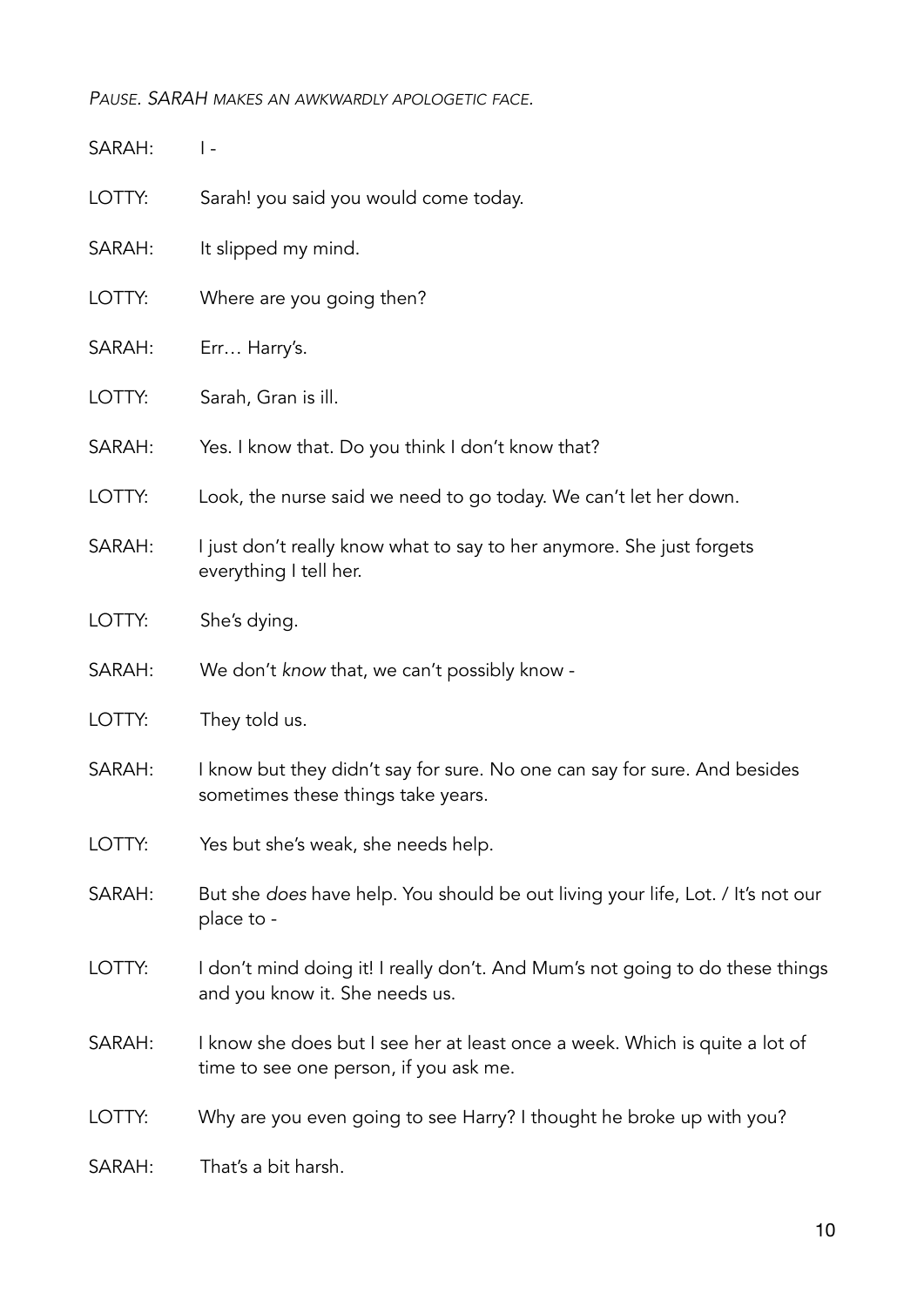LOTTY: Well, it's true.

SARAH: Why are you saying this? You know it's far more complicated than that.

LOTTY: Okay. Whatever.

*PAUSE. SARAH MAKES TO LEAVE THE ROOM BEFORE SUDDENLY TURNING.*

SARAH: Sorry, just to clarify, you definitely don't have my jumper do you?

LOTTY: No.

*SARAH AND LOTTY SIMULTANEOUSLY MOVE TO THE WALL TO DRAW ON EACH OTHER'S HEIGHTS.* 

SARAH: Gran. I saw you cry last week. I've never seen your tears... "I'm getting old" you'd say, for the third time that day. And so I hold your hand, The veins, a vibrant blue beneath your translucent skin; my smooth, taught against your thin, crinkled pastry. Lotty says you cry all the time now.

> They've put you on more pills which go in this box for all the days and times you're meant to take them. Lotty says we have to check it, incase you forget. Freaks the fuck out of me.

 On a Monday, I steal Mum's baccy, get to the gates, find Lizzie, turn back and we smoke rollies under the railway bridge.

I do that on Tuesday too...

 And now on a Wednesday because Classics is dumb, so I may as well. Last night I had a fight with Lotty because she told Gran I'd been bunking off. Fat lot of help that's done. Gran is ill. Being ill gives you more time to worry.

And worry

- LOTTY: "Is like a rocking chair It gives you something to do, but doesn't get you anywhere."
- SARAH: We are worriers A family of worries
- LOTTY: An army of worriers.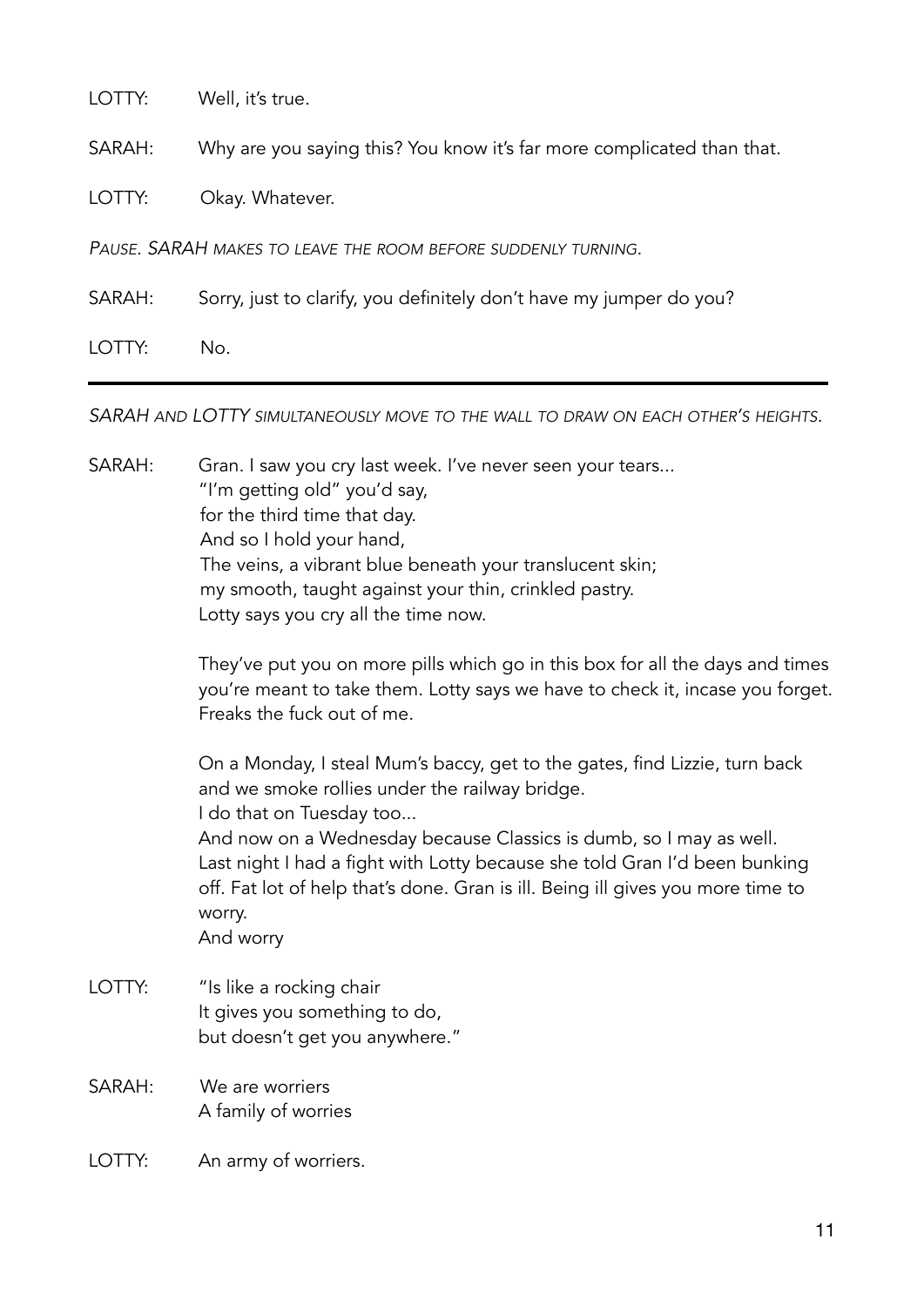| SARAH: | The three musketeers.<br>Fret fret fret.<br>Least they haven't put me on red report yet |
|--------|-----------------------------------------------------------------------------------------|
| LOTTY: | Time for school Sarah!                                                                  |
| SARAH: | Ugh.                                                                                    |

*THE GIRLS MOVE DOWN STAGE TO SIT IN CHAIRS ON OPPOSITE SIDES OF THE STAGE. SARAH GETS OUT HER BACCY AND STARTS ROLLING.* 

| LOTTY: | I like maths; I like the certainty of it.<br>I usually enjoy my maths classes                                                                                                                                                                                                                                                                                                                                                                                                                                                                                                                                                                                                                                                                                                                                                                                                                                                                        |
|--------|------------------------------------------------------------------------------------------------------------------------------------------------------------------------------------------------------------------------------------------------------------------------------------------------------------------------------------------------------------------------------------------------------------------------------------------------------------------------------------------------------------------------------------------------------------------------------------------------------------------------------------------------------------------------------------------------------------------------------------------------------------------------------------------------------------------------------------------------------------------------------------------------------------------------------------------------------|
| SARAH: | Lot's the clever one.                                                                                                                                                                                                                                                                                                                                                                                                                                                                                                                                                                                                                                                                                                                                                                                                                                                                                                                                |
| LOTTY: | The concentration, the calculation<br>I feel like a computer, a human number machine.                                                                                                                                                                                                                                                                                                                                                                                                                                                                                                                                                                                                                                                                                                                                                                                                                                                                |
| SARAH: | She would never bunk.                                                                                                                                                                                                                                                                                                                                                                                                                                                                                                                                                                                                                                                                                                                                                                                                                                                                                                                                |
| LOTTY: | But today, I stick to the basics. I simply count,<br>count the seconds restraining me from where I need to be.<br>One more clock tick, one more sip.<br>But no amount of water can erode<br>this rock wedged in my throat.<br>Dots, lines, subtractions, multiplications, squares<br>pivoting, stumbling, bleeding nonsense in my head.<br>Get the text, scrunch up the work sheet,<br>"She's going going under; she won't have long"<br>nothing to be done,<br>1 and a half miles; no choice but to run.<br>48, 49, 50.<br>Rhythmical steps, I count each one.<br>Then I count the number of times she plaited my hair<br>and then how many times she would whisper jokes into my ear<br>or pick ripe fruit for us to share.<br>120 steps.<br>I add it all up: a montage,<br>a life of jigsaw puzzles,<br>classic novels and puff pastry.<br>A life that could have filled the scheme of my years<br>condensed into a single chapter.<br>280 steps. |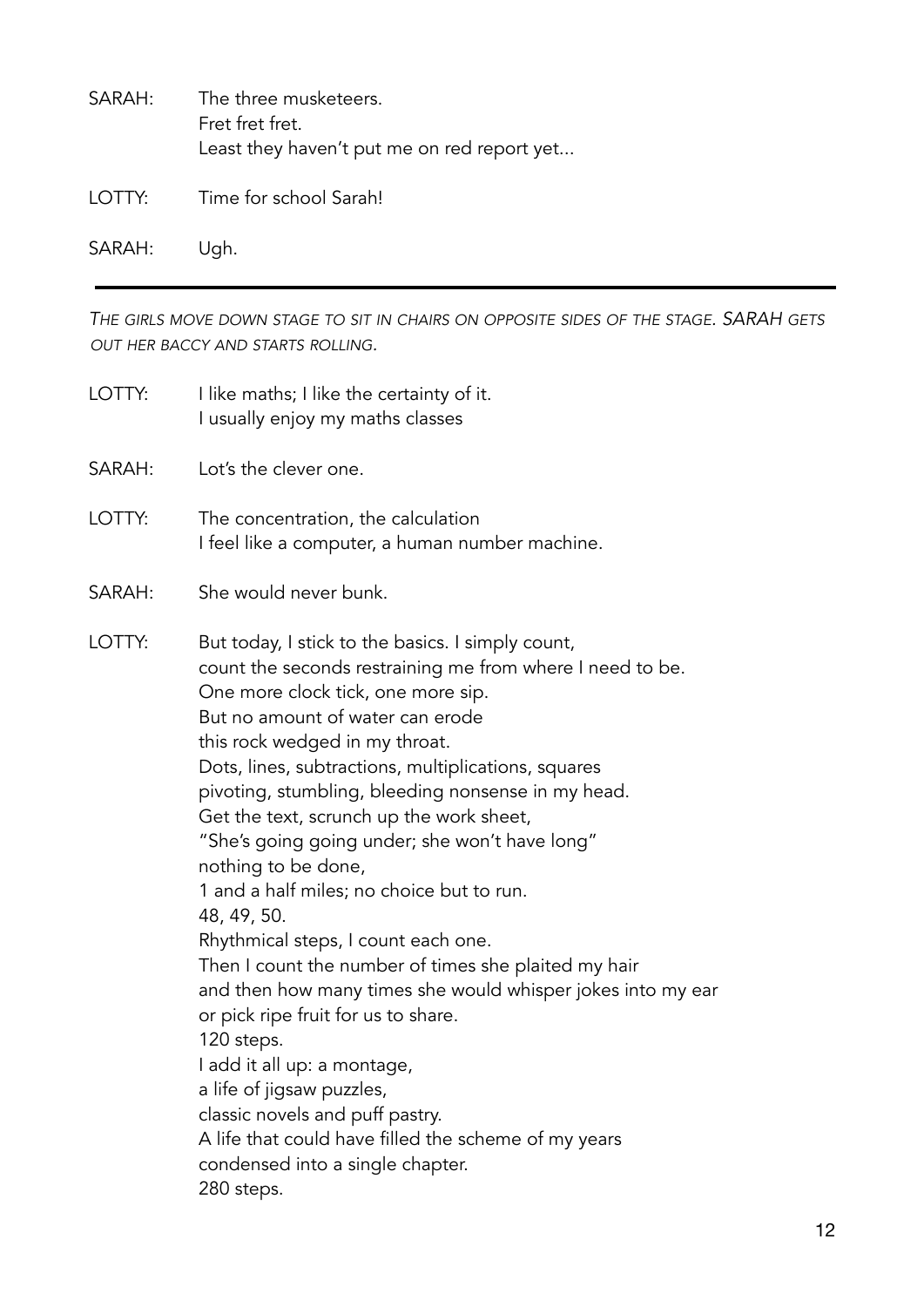Round a second corner, nearly trip over a crack in the pavement inhale, exhale, 500 steps. Slip through the gaps between the confetti of people calculate, again: subtract them. If they were not there perhaps I would be with her already perhaps if it had not been so hot, so sweltering this journey would have been more steady. 900 steps. Subtract the people, the sun, the school, all the things I had to do that day. I would have been there, where she lay I would have been there. I reach for the door, go into her room I watch her inhale, exhale; watch her rise and fall, witness each part subtracting from me, there is nothing more certain, more final than this. But you weren't there. SARAH: I *was* there. LOTTY: Why are you saying it like that? SARAH: Like what?

- LOTTY: Like you're taking the piss. Like it doesn't matter.
- SARAH: That's not what I meant. What I mean is that I *was* there. You keep going on about it as if I wasn't.
- LOTTY: Well you weren't.

SARAH: I got there eventually.

LOTTY: After 4 hours.

SARAH: She was still with us.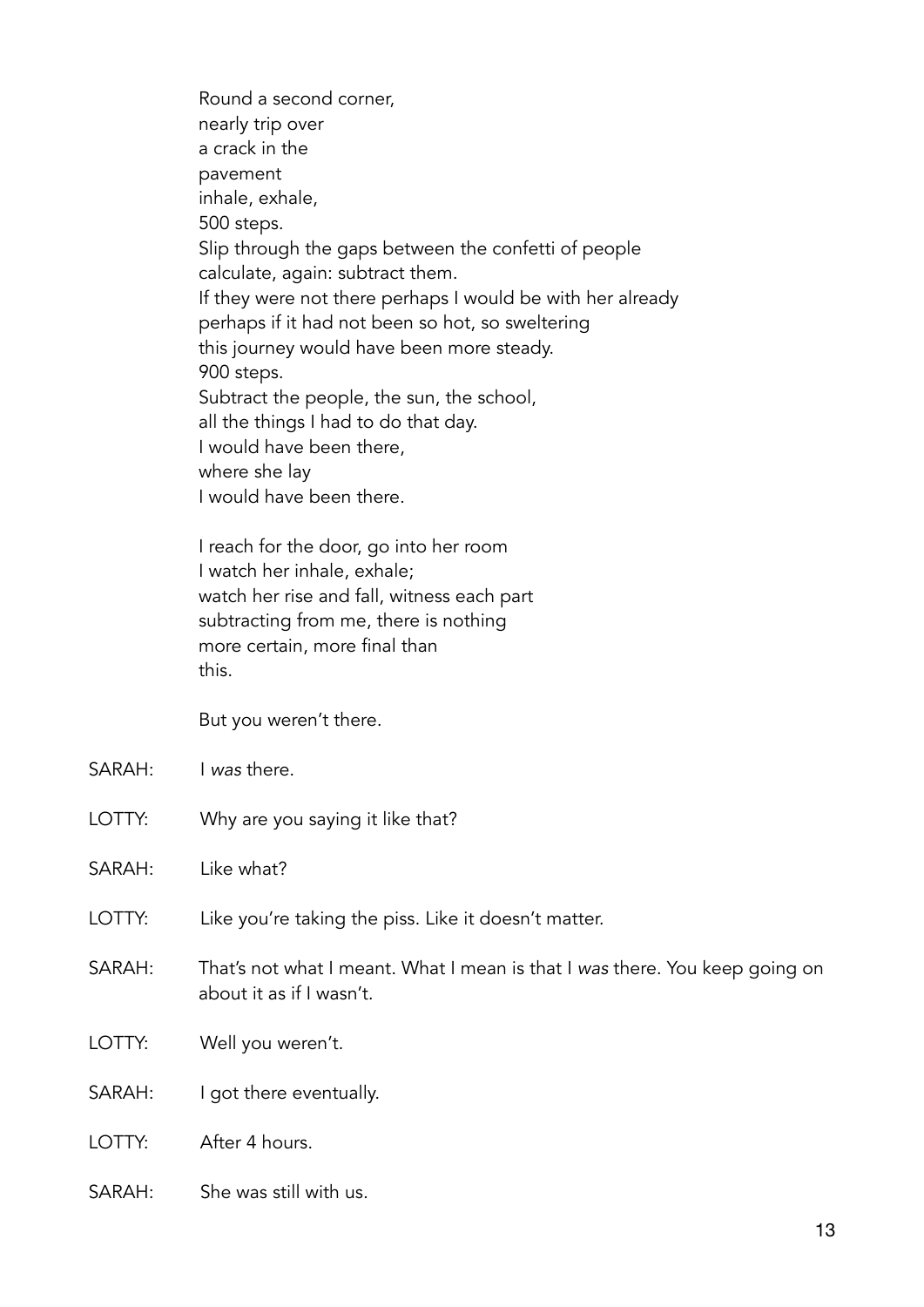| LOTTY: | But she couldn't speak, you couldn't speak to her.                                       |
|--------|------------------------------------------------------------------------------------------|
| SARAH: | She didn't need to speak to me, she had you, all she wanted was for you / to<br>be there |
| LOTTY: | That isn't true.                                                                         |
| SARAH: | Yes it is. You know it is.                                                               |
| LOTTY: | Well you weren't there, you're never there. And now she's gone.                          |
| SARAH: | I know. I -                                                                              |
| LOTTY: | It just seems like like you don't care.                                                  |
|        |                                                                                          |

SARAH: What, because I'm not crying? Because I'm not having a break down or wearing her tooth on a chain around my neck or something? Look, I'm obviously well aware I wasn't there when I should have been. But there's nothing I can do about it now.

*THEY EXCHANGE A GLANCE BEFORE BOLTING INTO THEIR RESPECTIVE ROOMS. THE LIGHTS DIM SO THAT WE ONLY SEE SARAH. SHE PICKS UP HER NOTEPAD AND STARTS READING FROM IT.* 

SARAH: What happens to the sum of you When such a vital part Has been subtracted?

*SHE GETS A POT OF PAINT AND A BRUSH AND SMEARS IT ONTO THE GIRLS DIVIDING ROOMS.* 

*BOTH GIRLS LIE DOWN STAGE, SAME AS BEGINNING.* 

| LOTTY: | Do you still have it?                                                                                                                                                                                                                                                                              |
|--------|----------------------------------------------------------------------------------------------------------------------------------------------------------------------------------------------------------------------------------------------------------------------------------------------------|
| SARAH: | Not really sure, to be honest. Probably, somewhere. Why?                                                                                                                                                                                                                                           |
| LOTTY: | Oh no reason. Just curious. You used to write in it all the time.                                                                                                                                                                                                                                  |
|        | Like I remember this one time we went to the beach with Gran and you<br>spent the whole time writing this story about a pink Dolphin named Penny<br>who came to the shore and spoke to you in dolphin language that only you<br>could understand and, and well I don't really know what happened - |
|        |                                                                                                                                                                                                                                                                                                    |

SARAH: *[laughing.]* Oh yeah I think I remember that... sounds like Free Willy.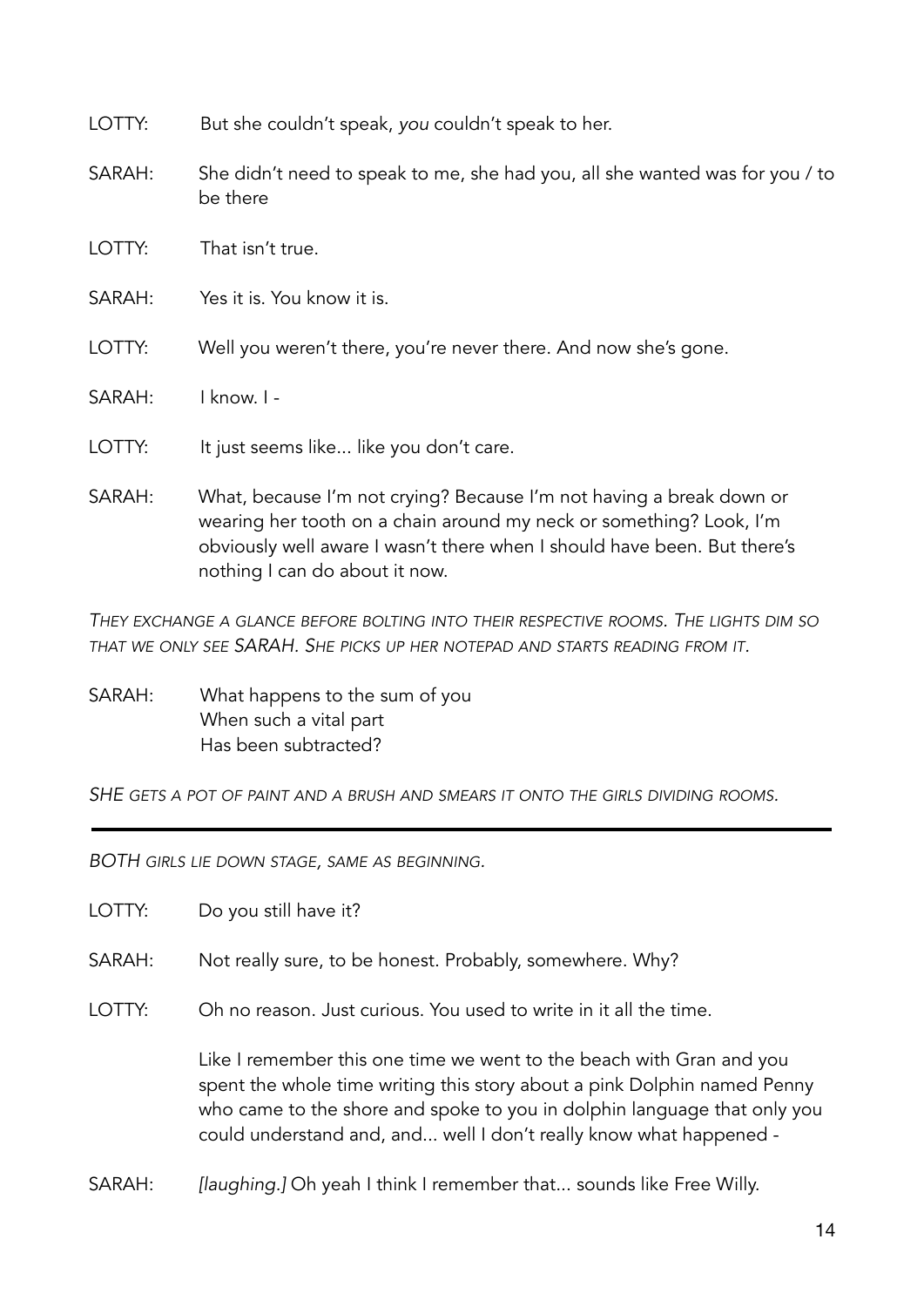LOTTY: That's what I said! But you / got -

SARAH: I got mad. Banging film, to be fair.

*BOTH LAUGH.* 

| SARAH:                                           | Mum's gone again, hasn't she?                                                                                                                                                            |
|--------------------------------------------------|------------------------------------------------------------------------------------------------------------------------------------------------------------------------------------------|
| LOTTY:                                           | Yep.                                                                                                                                                                                     |
| SARAH:                                           | You can stay here as long as you like.                                                                                                                                                   |
| LOTTY:                                           | I'm leaving in the morning.                                                                                                                                                              |
| SARAH:                                           | Where are you going?                                                                                                                                                                     |
| Lotty:                                           | Dad got in contact -                                                                                                                                                                     |
| SARAH:                                           | Dad? We haven't spoken to him in like 10 years! Where does he even live?                                                                                                                 |
| LOTTY:                                           | Ireland.                                                                                                                                                                                 |
| SARAH:                                           | Ireland?                                                                                                                                                                                 |
| LOTTY:                                           | Yeah. I'm going to stay there for a while. Flight leaves tomorrow morning.                                                                                                               |
| SARAH:                                           | Christ. Okay.                                                                                                                                                                            |
| LOTTY:                                           | He's a twat I know, but I just need to spend some time away.                                                                                                                             |
| SARAH:                                           | It's fine. I understand. [Pause.] I'm sorry.                                                                                                                                             |
| LOTTY:                                           | What for?                                                                                                                                                                                |
| SARAH:                                           | For not being there. For acting like I don't care when I do, for being a shit<br>sister, for not listening, for leaving you, for feel free to stop me at any<br>point, by the way. For - |
| LOTTY:                                           | [laughing.] Stop stop. It's fine. I forgive you.                                                                                                                                         |
| PAUSE. LOTTY LEANS HER HEAD ON SARAH'S SHOULDER. |                                                                                                                                                                                          |

SARAH: *[Jovial.]* You better learn to Irish jig. But properly. I mean your dancing is good, don't get me wrong but...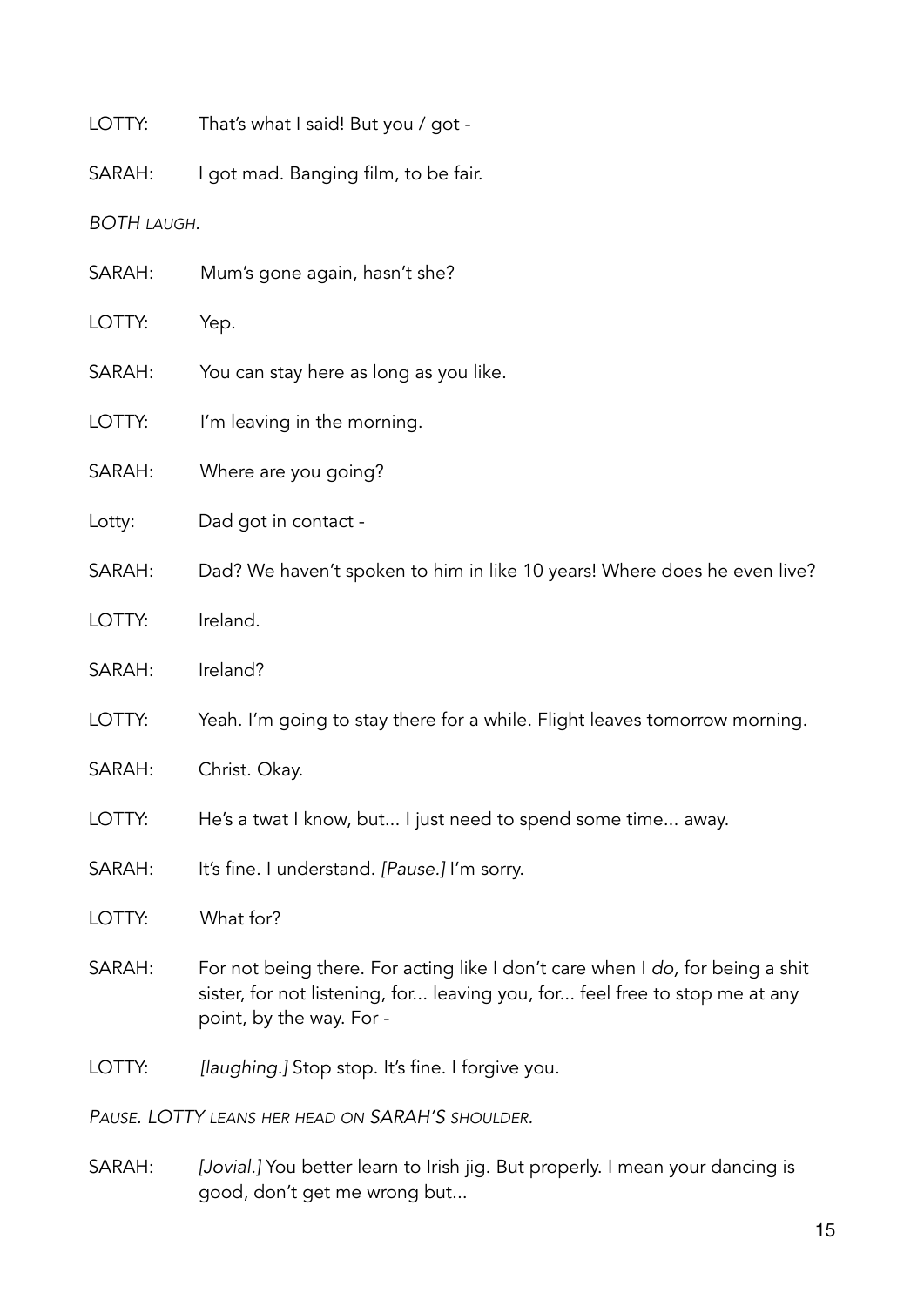LOTTY: I'll give it a go. Just for you.

*LOTTY GOES TO PICK UP SARAH'S NOTEBOOK DOWNSTAGE, WHILST SARAH GOES TO HER ROOM TO PICK UP THE ONE UPSTAGE. THEY READ FROM THEM.* 

SARAH: I was moulded by the faded paving stones which ran up and down my grandmother's street; I would jump over cracks in the concrete like my life depended on it, thinking I might slip between the fine lines and be consumed by the creatures lurking beneath the safety of my family; my sister's laugh, opening doors to suburban homes, each identical, each containing a widow or a wife or a life so often forgotten about.

> I was moulded, not only by each chromosome passed down from your dimpled smile, your eyelashes and fingernails, but by your home: blocked drains, religious relics crossword puzzles spread over brown carpets, and that dusty liquor cabinet, each bottle still full with the weight of your tears, because he could never return to drink them away.

- LOTTY: We grew up on my grandmother's sofa, her thick bolognese and milky tea. We were moulded by the rough bark on her frail, contorted apple tree, which left my elbows, my feet, my knees covered in splinters.
- SARAH: Until I left her. Left her in a place where she had no one left to nurture.
- LOTTY: And soon, all of these things will also grow alien to me; The neighbour's house, the three legged black cat, the apple tree, it's roots stabbing through the pavement
- SARAH: Each piece of concrete crumbling beneath my feet; blocks coming loose like baby teeth, they fly into the windows, the walls, the doors. Glass cutting flesh, bricks crashing into my chest.